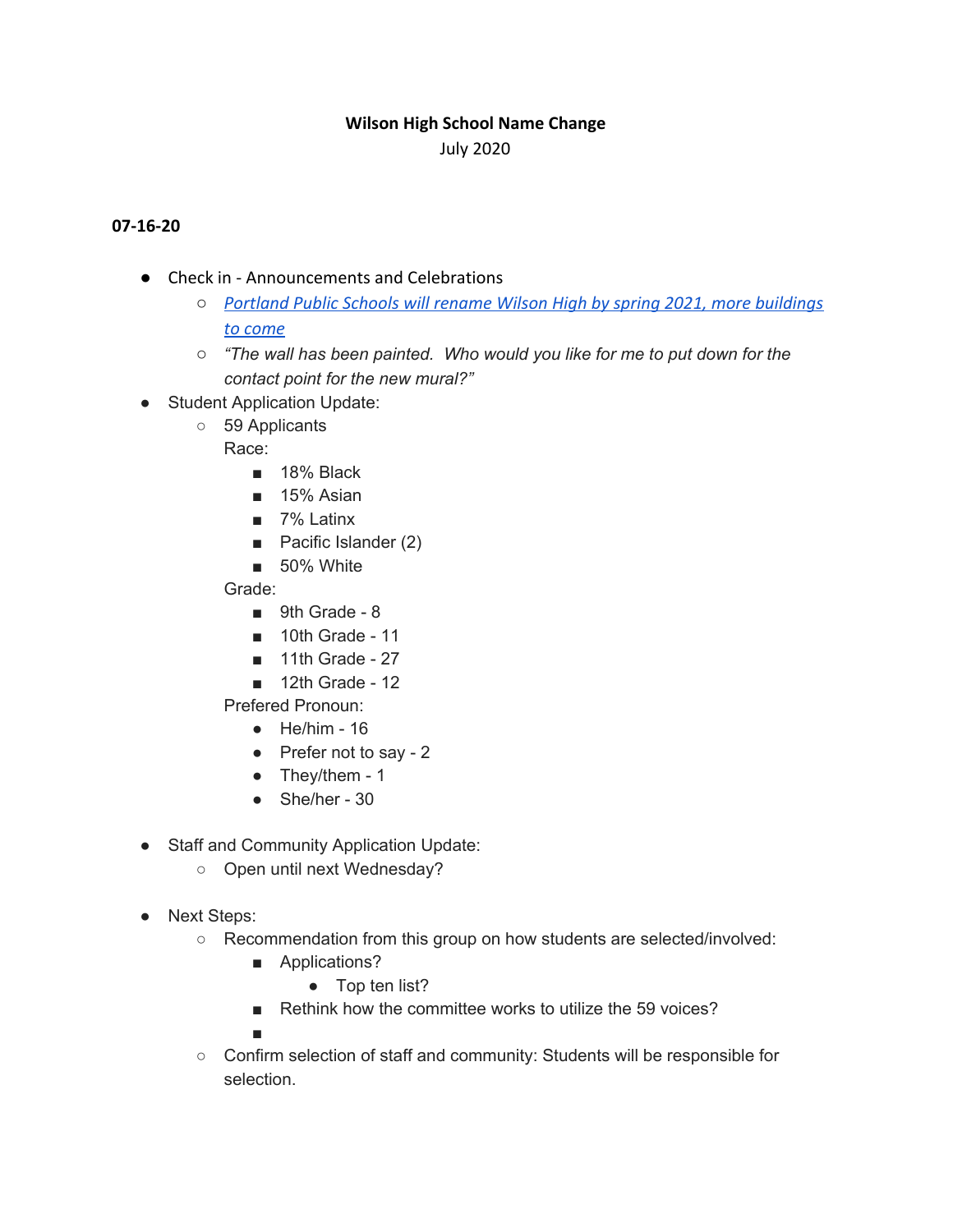○ Filip to share the recommendations above with PPS Chief of School and Director of Racial Equity and Social Justice next week.

## **07/08/20**

- Check in: Announcements or celebrations
- [Application Review](https://docs.google.com/document/d/1RVhGjWtTl-HRf4z589TxJJk48KGGuO9hgIz45e4IayA/edit)
- [Committee Membership Review](https://www.pps.net/cms/lib/OR01913224/Centricity/Domain/4814/2.20.011-AD.pdf)
	- *The committee will be facilitated by a member of the Communications and Public Engagement department and shall include the school principal and representatives from the school's community including current students, staff (at least one teacher and one classified employee), community partners, alumni, and any other key stakeholders. The Communications and Public Engagement department will work with the principal to determine how representatives are selected for the committee.*
	- **- Wilson Committee Membership Recommendation:**
		- i. Principal 1
		- ii. Students 7
		- iii. Teachers 2
		- iv. Classified 1
		- v. Parent 1
		- vi. Community Partners and Other Key Stakeholders 1
		- vii. Alumni 1
		- viii. Community Engagement Person from District 1
			- Total 15
	- **Wilson Committee Selection Process Recommendation**
		- i. [Invite Stakeholders to Apply to be On Official Name Change Committee](https://docs.google.com/document/d/1RVhGjWtTl-HRf4z589TxJJk48KGGuO9hgIz45e4IayA/edit)
		- ii. ?
		- iii. ?
		- iv. ?

## **07/01/20**

<https://www.pps.net/cms/lib/OR01913224/Centricity/Domain/4814/2.20.011-AD.pdf>

*School facilities, focus options, programs, conversions, mergers, reconfigurations, mascots.*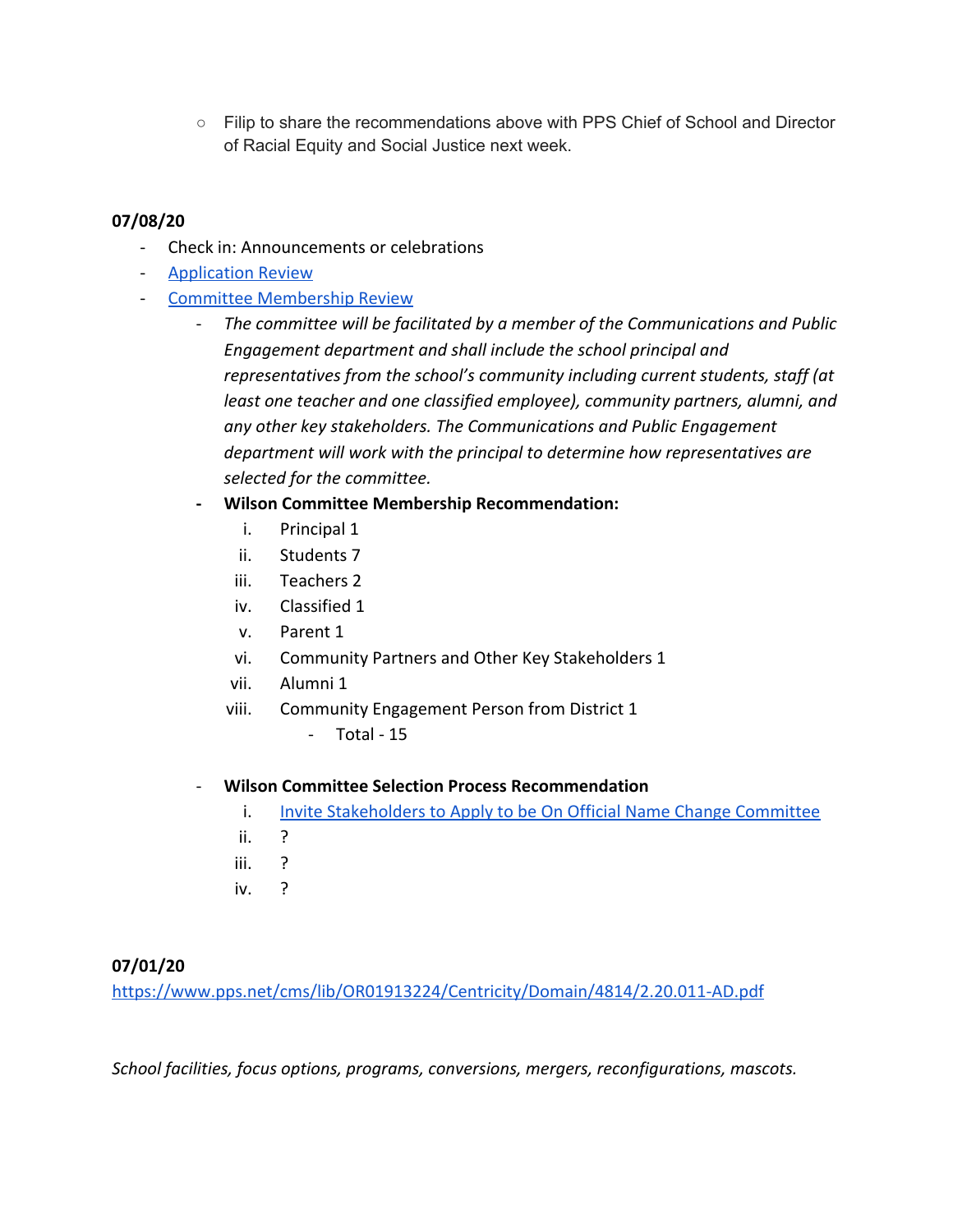- *1. At the direction of the Superintendent, the Communications and Public Engagement department will establish a timeline for the naming process and will work with the school principal to form a naming committee.*
	- Superintendent has received our official request to begin this process
	- General Timeline:
		- Now August preplanning
			- Committee membership
			- Call for volunteers
			- Nomination process
		- August Committee is in place
		- September December Community engagement; New name is decided
		- December Superintendent approves the new name
		- January Board approves the new name
		- February 2021 Branding process begins
		- May 2021 Branding Process Completed
- *2. The committee will be facilitated by a member of the Communications and Public Engagement department and shall include the school principal and representatives from the school's community including current students, staff (at least one teacher and one classified employee), community partners, alumni, and any other key stakeholders. The Communications and Public Engagement department will work with the principal to determine how representatives are selected for the committee.*
- *3. The charge of the committee will be to solicit input from the greater school community and to make a recommendation to the Superintendent for consideration. This will be a two-part process to first establish a name – followed by the development of brand identity elements. Both steps will follow the same process.*
- *4. The committee, working with the Communications and Public Engagement Department, will notify the staff, students, parents, and community groups of affected schools about the naming process.*
- *5. The committee will ensure a process for all interested parties to provide input.*
- *6. The committee will ensure that the name selected meets the criteria outlined in Board Policy 2.20.020-P. Consideration will be given to the historical background of the name to ensure that it is not associated with activities that are in conflict with the District's mission, goals, and policy of nondiscrimination.*